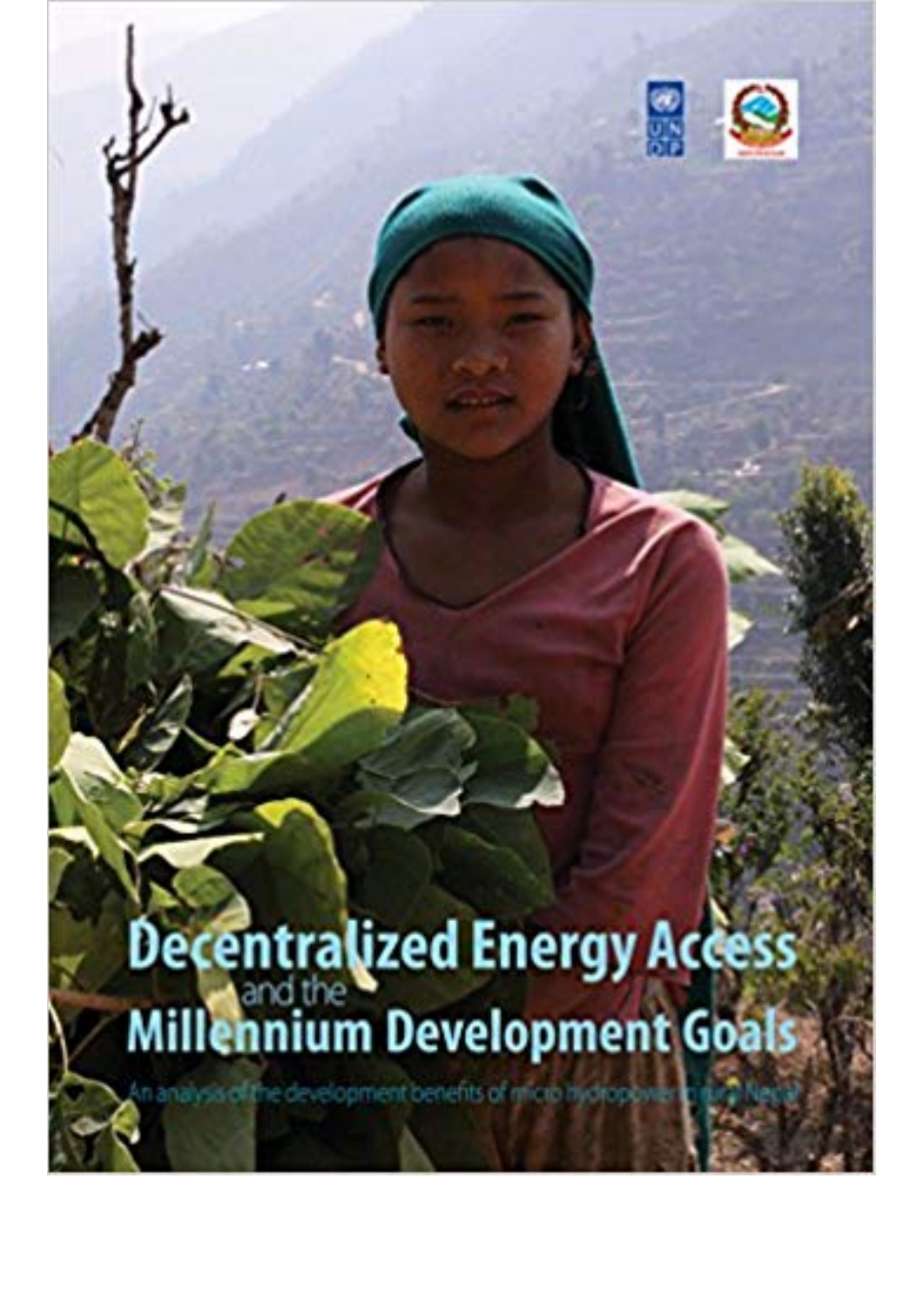**Gwenaelle Legros**

**Decentralized Energy Access and the Millenium Development Goals: An Analysis of the Development of Benefits of Microhydropower in Rural Nepal**

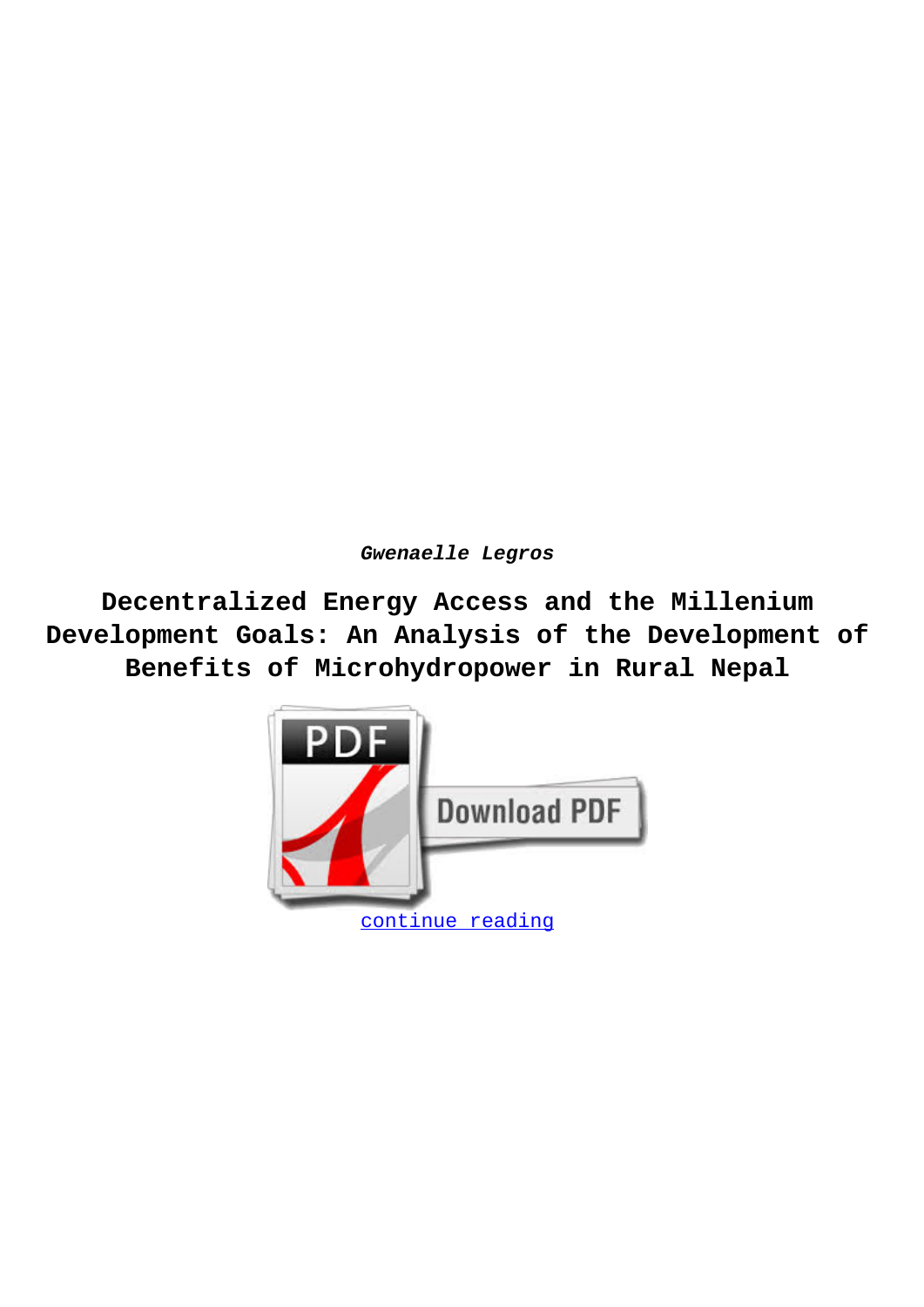Decentralized, off-grid power supplies such as for example microhydropower can be perceived as expensive investments by poor countries like Nepal. Indicators associated with income, education, gender equality, maternal and kid health and environmental effect were measured in villages benefiting from micro-hydropower, compared with neighboring villages lacking any electricity supply. This publication describes research into the development gains taken to such villages, measured when it comes to progress towards reaching the millennium advancement goals. Can these investments end up being justified by the huge benefits that electricity brings to villages in remote control mountainous regions? Where businesses that exploited the new energy supply have been began, the income benefits were even more marked. The household income benefits and cost savings connected with an electricity supply were found to become considerable, also to outweigh the expenditure costs of micro-hydropower over the duration of an set up.The cumulative advancement advantages were found to far outweigh the investment costs of a micro-hydropower system. In addition, there were other significant advancement benefits when it comes to education, gender equality and wellness.Decentralized Energy Gain access to and the Millennium Advancement Goals provides conclusive proof these transformative benefits and recommends that Nepal, and countries like it, scale up investments in the micro-hydropower program.



[continue reading](http://bit.ly/2Tge8Fv)